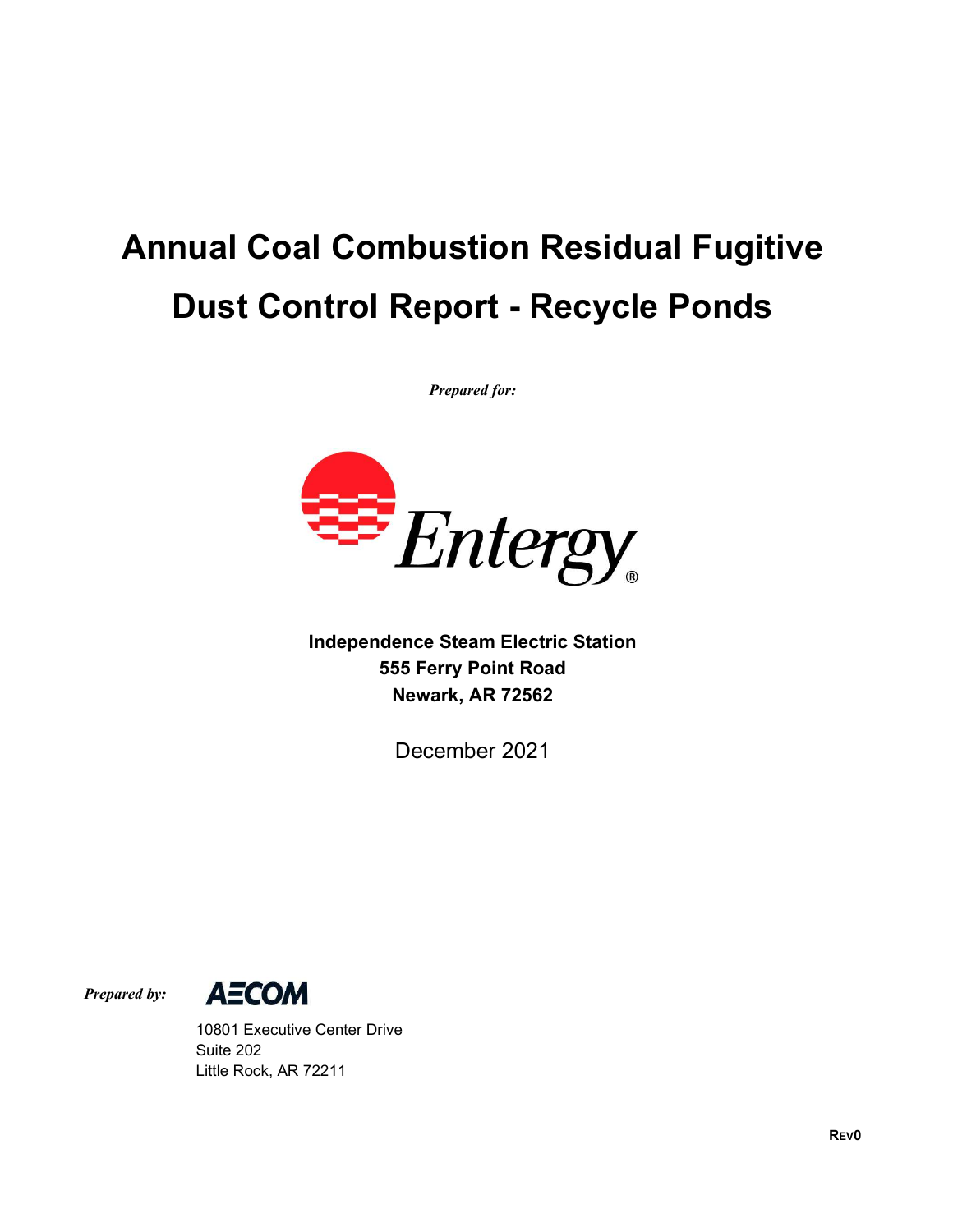#### Independence Steam Electric Station ANNUAL CCR FUGITIVE DUST CONTROL REPORT - Recycle Ponds

Reporting Year: 2021

| Owner / Operator: | <u>Brandon Bradberry</u><br>Brandon Bradberry (Dec 6, 2021 21:20 CST) | <b>General Manager</b> | Dec 6, 2021 |  |
|-------------------|-----------------------------------------------------------------------|------------------------|-------------|--|
|                   | Name                                                                  | $\tau$ itle            | Date        |  |

This Annual CCR Fugitive Dust Control Report has been prepared for the Independence Steam Electric Station as required by 40 CFR 257.80(c). Section 1 provides a description of the actions taken to control CCR fugitive dust at the facility during the reporting year. Section 2 provides a record of citizen complaints received concerning CCR fugitive dust at the facility during the reporting year and a summary of any corrective measures taken.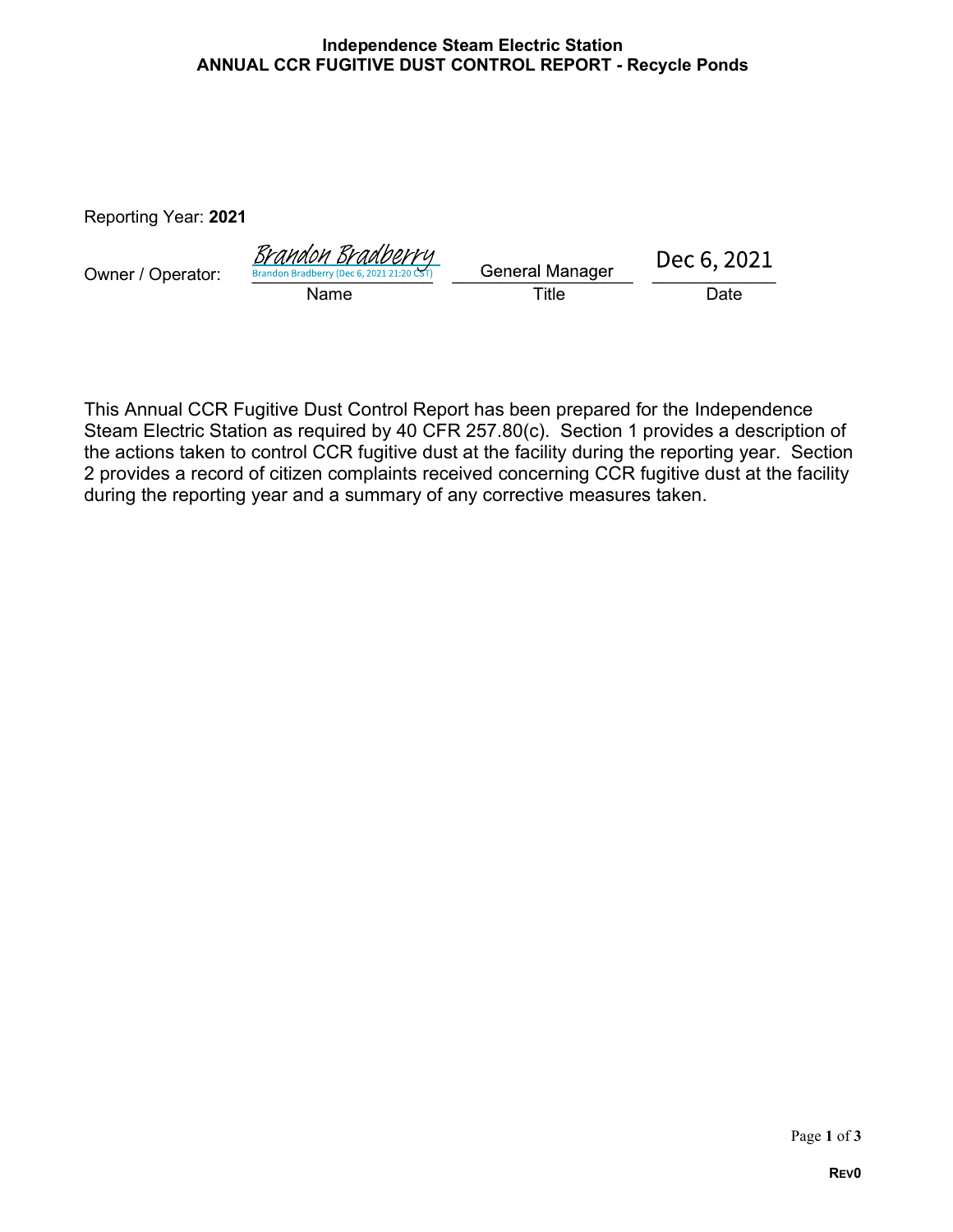| Section 1 Actions Taken to Control CCR Fugitive Dust |  |
|------------------------------------------------------|--|
|------------------------------------------------------|--|

| <b>CCR Activity</b>                                 | Actions Taken to Control CCR Fugitive Dust                                                                                                                                                   | Date of Observed<br><b>CCR Fugitive Dust</b><br>Event, if any | Corrective M |
|-----------------------------------------------------|----------------------------------------------------------------------------------------------------------------------------------------------------------------------------------------------|---------------------------------------------------------------|--------------|
| Management of<br>CCR in the<br>facility's CCR units | Wet management of CCR bottom ash when<br>excavating from recycling ponds and/or hauling or<br>placing at the on-site Coal Ash Disposal Landfill<br>(CADL).                                   | N/A                                                           |              |
|                                                     | Water areas of exposed CCR in or adjacent to<br>Ponds as necessary.                                                                                                                          | N/A                                                           |              |
| Handling of CCR at<br>the facility                  | Load hydrated or conditioned CCR bottom ash<br>into open-top dump trucks from dewatering bins<br>for transport to landfills or offsite sales.                                                | N/A                                                           |              |
|                                                     | Water or chemical dust suppressants employed<br>during the loading process in a manner that<br>minimizes fugitive dust formation.                                                            | N/A                                                           |              |
| Transportation of<br>CCR at the facility            | CCR materials transported in open top trucks in a<br>moistened condition or travel under a spray bar to<br>condition the top layer of exposed material to<br>form a thin encapsulated layer. | N/A                                                           |              |
|                                                     | The speed of vehicles within the vicinity of the<br>ponds is limited to no more than 5 mph.                                                                                                  | N/A                                                           |              |
|                                                     | Vehicular traffic not associated with ash<br>management activities is minimized.                                                                                                             | N/A                                                           |              |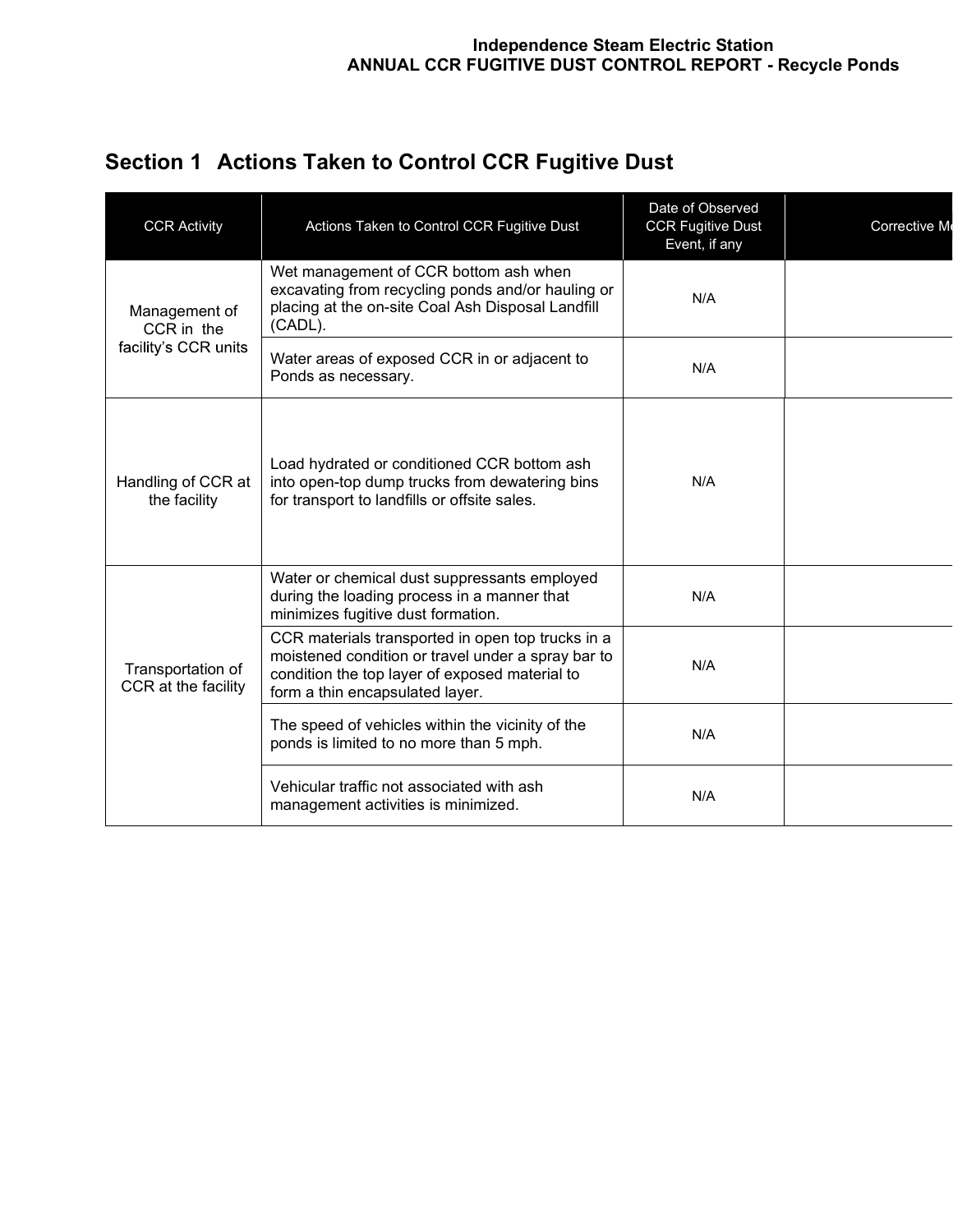#### Independence Steam Electric Station ANNUAL CCR FUGITIVE DUST CONTROL REPORT - Recycle Ponds

| <b>CCR Activity</b>                      | Actions Taken to Control CCR Fugitive Dust                                                                                                       | Date of Observed<br><b>CCR Fugitive Dust</b><br>Event, if any | Corrective M |
|------------------------------------------|--------------------------------------------------------------------------------------------------------------------------------------------------|---------------------------------------------------------------|--------------|
| Transportation of<br>CCR at the facility | Pond access road wetted using a watering truck<br>on an as-needed basis. A dust control agent may<br>be added to reduce fugitive dust emissions. | N/A                                                           |              |

### **Section 2 Record of Citizen Complaints**

| Date/Time<br><b>Complaint Received</b>                                    | Complainant | Date/Time/Duration of<br><b>CCR Fugitive Dust Event</b><br>identified in the Complaint | Description/Nature of the Event<br>identified in the Complaint | Corre |
|---------------------------------------------------------------------------|-------------|----------------------------------------------------------------------------------------|----------------------------------------------------------------|-------|
| No Citizen<br>Complaints<br>received in 2018                              |             |                                                                                        |                                                                |       |
| No Citizen<br>Complaints<br>received January<br>2019 to December<br>2019. |             |                                                                                        |                                                                |       |
| No Citizen<br>Complaints<br>received January<br>2020 to December<br>2020. |             |                                                                                        |                                                                |       |
| No Citizen<br>Complaints<br>received January<br>2021 to December<br>2021. |             |                                                                                        |                                                                |       |